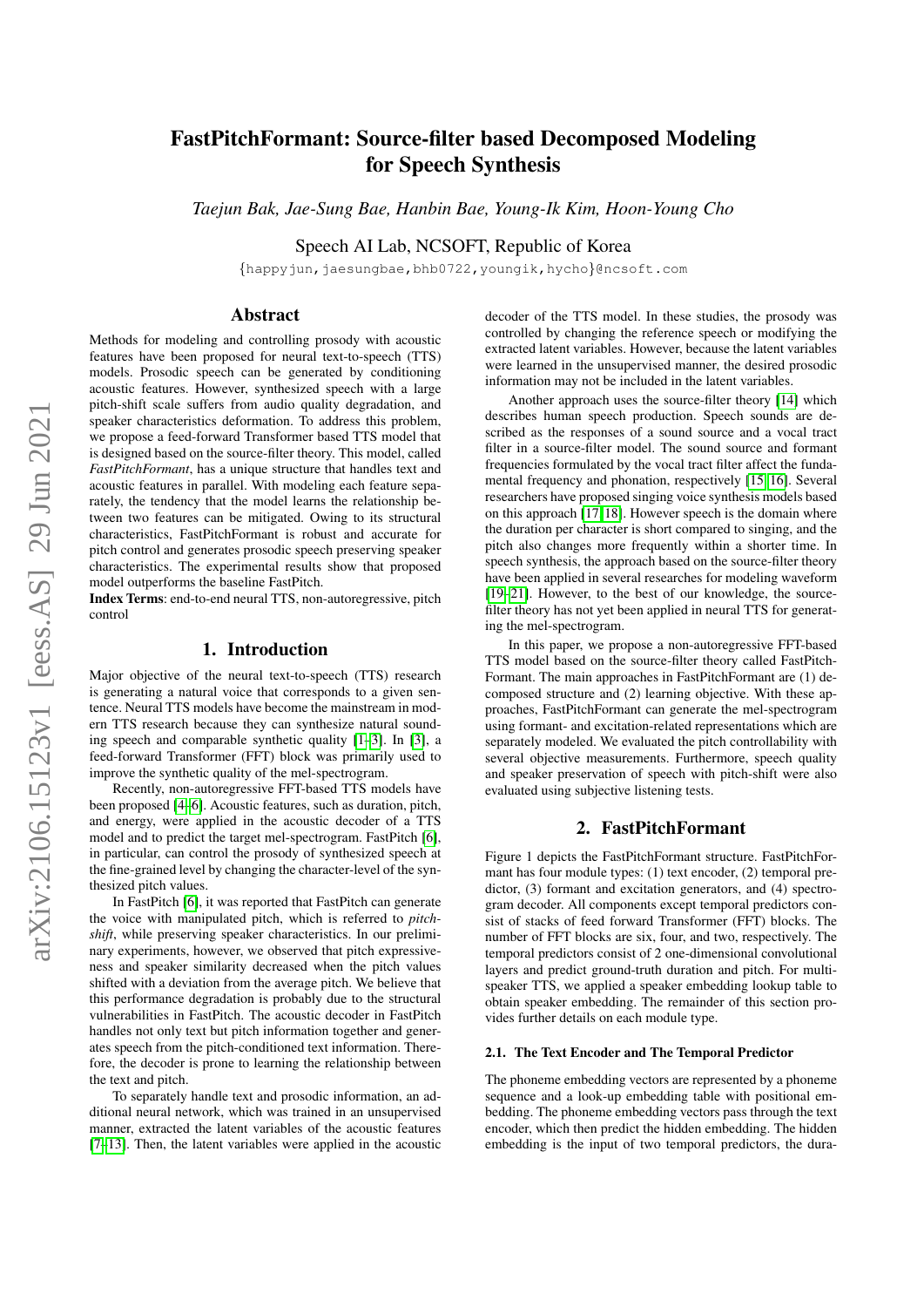tion and pitch. The pitch embedding is obtained from the predicted pitch values passed through the one-dimensional convolutional layer. The hidden and pitch embedding are combined with the speaker embedding, respectively. The two representations are then discretely up-sampled and aligned with the predicted duration. We represent the up-sampled phoneme representation as  $h \in \mathbb{R}^{D \times T}$ , and the up-sampled pitch representation as  $p \in \mathbb{R}^{D \times T}$ , where D is the dimension of the vectors, and  $T$  is the total number of frames.  $h$  and  $p$  pass through the formant and excitation generators, respectively.

### 2.2. The Formant and Excitation Generator

We introduce formant and excitation generators into the model that are inspired by the source-filter theory [\[14\]](#page-4-6). The formant generator predicts the formant representation including formant-related information such as the linguistic information only using  $h$ . The excitation generator predicts the excitation representation including the excitation-related information such as the prosody using both  $h$  and  $p$ . In our preliminary experiments, we observed that the pitch control accuracy is compromised when the excitation representation only utilizes  $p$ . To improve the pitch control accuracy, we applied a similar extension as that in [\[22\]](#page-4-13) to the self-attention mechanism. In first selfattention layer in the excitation generator, the attention matrix and query Q are calculated as follows:

$$
Attention(Q, K, V) = softmax(\frac{QK^{T}}{\sqrt{d}})V,
$$
 (1)

<span id="page-1-0"></span>
$$
Q = W_Q(h+p) + b_Q,\t\t(2)
$$

where  $K$  and  $V$  are the matrices for the key and value in the self-attention mechanism, respectively, and  $W_Q$  and  $b_Q$  are the weight matrix and bias for the query, respectively. The effectiveness of this query extension is detailed in Section 3.3.1.

### 2.3. The Spectrogram Decoder

The spectrogram decoder is comprised of two stacked FFT blocks and three fully connected (FC) layers. Each FC layer generates the target mel-spectrograms. The first spectrogram is generated by the summation of the projected formant and excitation representations through the first FC layer. The first FC layer is shared by two representations. To produce the second and third mel-spectrograms, the summation of the formant and excitation representations is passed to the two stacked FFT blocks and then projected to mel-spectrogram by the second and third FC layers. In the source-filter theory, the source spectrum is multiplied by the vocal-tract filter. However, because our model handles log-scaled mel-spectrograms, we substitute the multiplication operation to summation. The outputs of each FC layer are used for the learning objective which includes all  $L_2$  losses as an iterative loss in [\[23\]](#page-4-14). Because of the iterative loss, the spectrogram decoder is trained to generate the final mel-spectrogram from the summation of the formant and excitation representations, while the two generators are trained to form those representations. In the inference stage, the melspectrogram from the third FC layer is the final output of Fast-PitchFormant.



Figure 1: *Diagram of FastPitchFormant. Dashed and dotted lines represent formant and excitation representations, respectively.*

# 2.4. Learning objective

The learning objective of FastPitchFormant is as follows:

$$
\mathcal{L}_{final} = \frac{1}{TM} \sum_{i=1}^{3} \mathcal{L}_{spec_i} + \alpha \mathcal{L}_p + \beta \mathcal{L}_d,
$$
 (3)

where M is the number of mel-spectrogram bins,  $\mathcal{L}_{spec_i}$  is the  $L_2$  loss between the target and  $i$ -th predicted mel-spectrogram from the *i*-th FC layer.  $\mathcal{L}_p$  and  $\mathcal{L}_d$  are  $L_2$  loss between target and predicted pitch value and that of duration value, respectively. Note that any additional targets are not required to supervise the model to separately generate formant and excitation representations.

# 3. Experiments

### 3.1. Dataset

We used an internal Korean speaker dataset sampled at 22.05 kHz, that contains 22 h of speech from a female speaker and 17 h of speech from a male speaker. One percent of the dataset was randomly selected for the test set. We calculated an 80 bin log-mel spectrogram with a fast Fourier transform size of 1024, a hop size of 256, and a window size of 1024. We used a speech recognizer to extract a forced alignment with a phoneme sequence. Thus, we calculated phoneme-level pitch values by averaging the F0 values over every phoneme. The F0 values were extracted using the PRAAT toolkit [\[24\]](#page-4-15).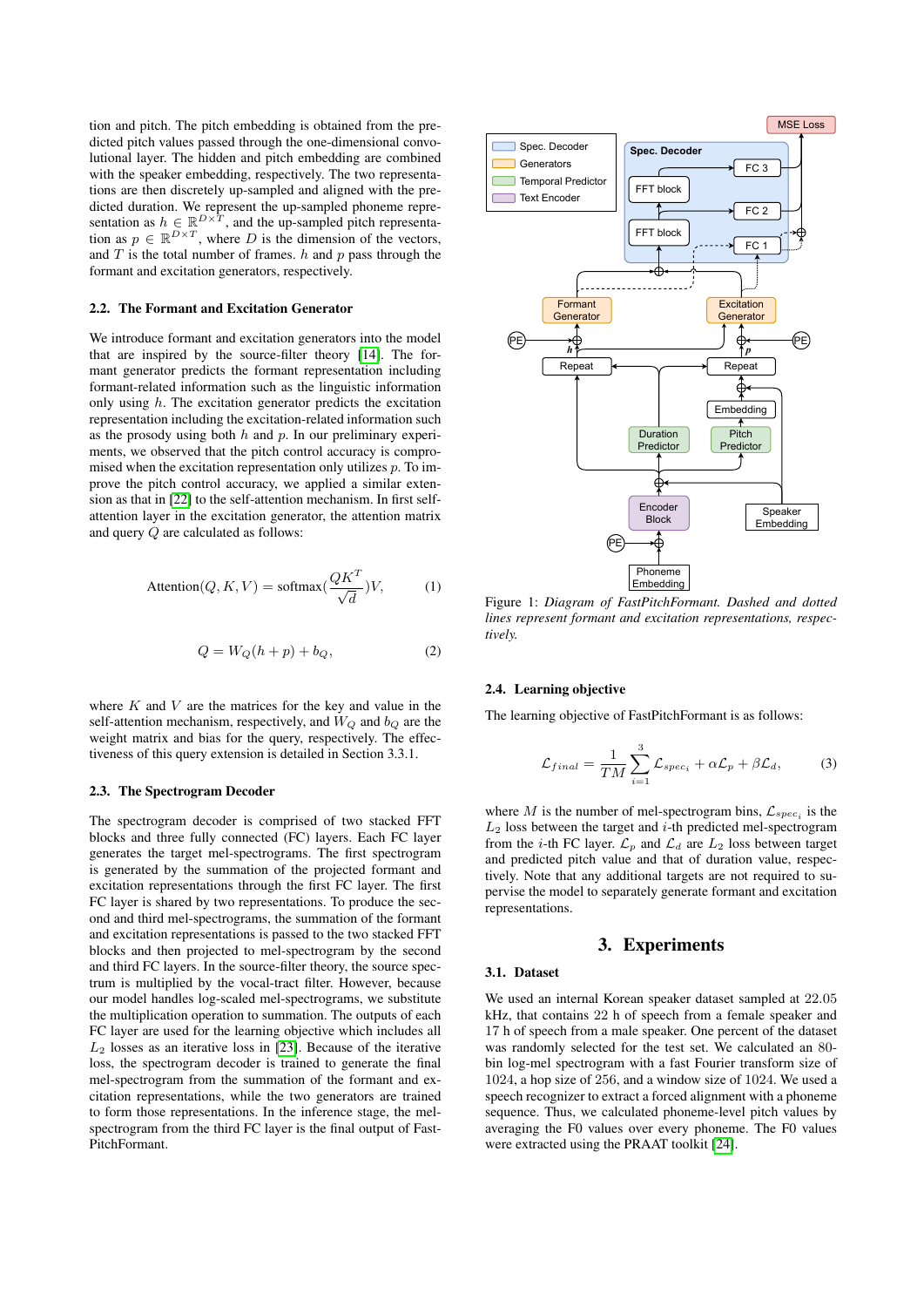<span id="page-2-0"></span>Table 1: *FFE (%) results of pitch-shifted speech. The numbers in parentheses are the ratio varied from the original pitch.*

|                                                     | Pitch shift scale $(\lambda)$ |    |      |                                                 |    |    |  |
|-----------------------------------------------------|-------------------------------|----|------|-------------------------------------------------|----|----|--|
| <b>Method</b>                                       | -8                            | -6 | $-4$ | $+4$                                            | +6 | +8 |  |
|                                                     | (63%)                         |    |      | $(71\%)$ $(79\%)$ $(126\%)$ $(141\%)$ $(159\%)$ |    |    |  |
| $FP (baseline)$ 44.90 32.81 21.36 15.59 25.60 37.10 |                               |    |      |                                                 |    |    |  |
| <i>FPF</i>                                          |                               |    |      | 44.83 32.76 19.61 13.04 20.81 29.66             |    |    |  |
| $FPF$ w/o $O$                                       |                               |    |      | 56.06 42.72 26.04 16.86 26.27 39.80             |    |    |  |

# 3.2. Training Setup

We trained FastPitch (FP) and FastPitchFormant (FPF) for up to 1000k iterations using a mini-batch size of 16 and the Adam optimizer [\[25\]](#page-4-16) with initial learning rate of 0.005. The parameters of Adam optimizer were  $(\beta_1, \beta_2) = (0.5, 0.9)$ , and  $\epsilon =$ 10<sup>−</sup><sup>6</sup> . The learning rate decreased by half every 200k iterations. For the FFT block and temporal predictors of the models, we followed the same network architecture and hyperparameters as those in [\[6\]](#page-4-3). VocGAN [\[26\]](#page-4-17) was trained as the neural vocoder using a database containing approximately 40 h of speech recorded by six speakers.

### 3.3. Objective Evaluation

To objectively evaluate the pitch controllability of the models, pitch-shifted speech was synthesized by FP and FPF. All audio were generated by manipulating the input pitch values of model in a semitone unit. The  $\lambda$  semitone shifted pitch value,  $f_{\lambda}$ , can be calculated as follows:

<span id="page-2-3"></span>
$$
f_{\lambda} = 2^{\frac{\lambda}{12}} \times f_0,\tag{4}
$$

where  $f_0$  is the original pitch value before shifted. We then generated pitch-shifted speech of the test set with ground-truth duration and pitch for  $\lambda \in \{-8, -6, -4, 0, 4, 6, 8\}$ . It implies that the original pitch shifts to 63%, 71%, 79%, 100%, 126%, 141%, and 159% of its magnitude, respectively.

### *3.3.1. Pitch Control Accuracy*

To evaluate the pitch control accuracy, we calculated the f0 frame error (FFE) [\[27\]](#page-4-18) between the extracted pitch values from the pitch-shifted speech generated using  $f_{\lambda}$  and the shifted input pitch  $f_{\lambda}$ . We also measured the FFE of FPF without the extension for query (FPF w/o Q), which is represented in Equation [\(2\)](#page-1-0), to evaluate its effectiveness. The results are listed in Table [1.](#page-2-0) A low FFE value represents that the model can generate speech with the desired pitch. The results exhibited that FPF improved speech reproducibility with a wider range of pitch control compared to that of the baseline. When  $\lambda$  was bigger than 0, the difference between the FFE from FPF and FP was significant. In FPF w/o Q, the FFE was higher than that of the other two models. We observed that the formant generator took over most of the mel-spectrogram generation task as the number of training epochs increased in training FPF w/o Q.

The mel-spectrogram examples from the excitation and formant representations are depicted in Figures [2a](#page-2-1) and [2b](#page-2-1), respectively. They were generated by passing the excitation and formant representations through the spectrogram decoder individually. The first row in Figure [2](#page-2-1) shows that the formant and excitation generators in FPF were trained to model the action of the vocal cord and the vocal tract for generating speech. We conjecture that the separation comes from the difference in features exposed to each generator. In the early stage of training, prosodic-

<span id="page-2-1"></span>

Figure 2: *Generated mel-spectrograms of (a) excitation representation, (b) formant representation and (c) final system output. Mel-spectorgrams of first and second rows are from FPF and FPF w/o Q, respectively. Inaccurate and undesired pitch contours are observed in the excitation and formant representations from FPF w/o Q.*

<span id="page-2-2"></span>

Figure 3: *MCD comparison between FP and FPF. with 95 % Confidence Interval (CI). For the variation ratio from the average pitch in Hz unit, see Table [1.](#page-2-0)*

related parts such as pitch contours were generated first by the excitation generator handling the distribution of pitch that is a relatively low-level feature. As training proceeded, we can observe that the phonation had been formed gradually by the formant generator modeling linguistic features that are high-level feature. In the formant representation from FPF w/o Q, we observed contours that were similar to the contours from the final mel-spectrogram and a pitch contour in the excitation representation was flat compared that of the FPF. Therefore, because of the extension, tasks for generating speech were properly distributed to generators.

### *3.3.2. Robustness of Pitch Control*

When the formant and excitation generator decompose speech into the formant and excitation representations well, the spectral envelope of the speech with pitch-shift should be same as that of the the speech without pitch-shift. Therefore, we calculated the mel-cepstral distortion (MCD) [\[28\]](#page-4-19) between speech with pitch-shift and speech without pitch-shift. Figure [3](#page-2-2) illustrates the results of the MCD according to  $\lambda$  in both cases of FP and FPF. FPF had lower MCD compared to FP for all  $\lambda$ . It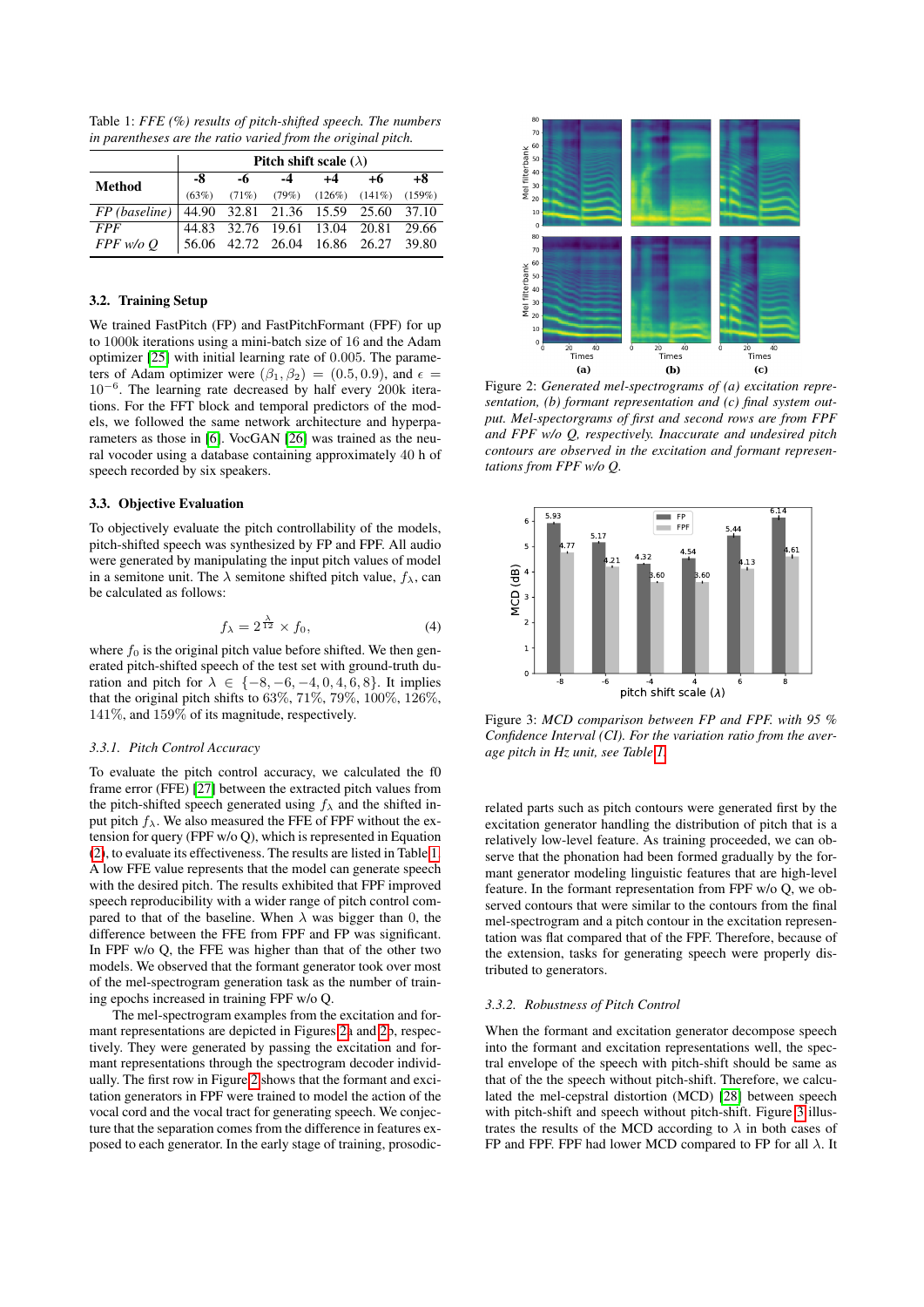<span id="page-3-0"></span>

Figure 4: *Examples of spectral envelopes according to shifting pitch from (a) FP and (b) FPF for same speech frame. Black solid line is the spectral envelope of speech with*  $\lambda = 0$ *, dashed lines are spectral envelopes for for different values of* λ *with different colors and grey dotted lines are the power spectrum of speech. (Best viewed in color).*

<span id="page-3-2"></span>Table 2: *MOS results of speech without pitch-shift with 95% CI.*

| Method         | MOS             |
|----------------|-----------------|
| GT             | $4.66 \pm 0.09$ |
| $GT$ (Mel+VOC) | $4.68 \pm 0.09$ |
| FP (baseline)  | $4.08 + 0.14$   |
| <b>FPF</b>     | $4.12 + 0.14$   |

can be elucidated that FPF can synthesize less distorted speech compared to FP even with a significant pitch variance.

We examined the changes in spectral envelopes for every  $\lambda$  to visually confirm this hypothesis. Figure [4](#page-3-0) depicts the example of spectral envelopes in the same frame of synthesized speech from FP and FPF. For FPF, the spectral envelopes for every  $\lambda$  appeared to maintain their original shape, while those from FP were distorted according to  $\lambda$ . This indicate that FPF can synthesize speech with pitch-shift which has more consistent pronunciation compared to FP because of its decomposed structure.

# 3.4. Subjective Evaluation

For the subjective evaluation, we compared a mean opinion scores (MOS) and speaker preservation of pitch-shifted speech generated by FP and FPF. Pitch values were manipulated same as Equation [\(4\)](#page-2-3) with  $\lambda \in \{-8, -6, -4, 4, 6, 8\}$ . In addition, to evaluate MOS of speech without pitch-shift, ground-truth audio (GT) and audio generated by converting ground-truth mel-spectrogram to waveform with VocGAN (GT (Mel+VOC)) were compared together. All methods generated speech from the same input transcripts and predicted duration and pitch.

# *3.4.1. Audio Quality*

Twenty samples from each model were randomly listed and evaluated, a total of 80 samples. A total of 18 native Korean speakers participated and were asked to score from 1 to 5 for each sample<sup>[1](#page-3-1)</sup>.

Table [2](#page-3-2) presents the MOS results of the pitch-shifted case and Table [3](#page-3-3) presents the MOS results of the not pitch-shifted case. We found that FPF results in MOS were comparable to

<span id="page-3-3"></span>Table 3: *MOS results of pitch-shifted speech with 95% CI. The numbers in parentheses are the ratio varied from the average pitch.*

|               | pitch shift scale $(\lambda)$ |           |       |           |           |           |  |
|---------------|-------------------------------|-----------|-------|-----------|-----------|-----------|--|
| <b>Method</b> | -8                            | -6        | -4    | $+4$      | +6        | +8        |  |
|               | (63%)                         | (71%)     | (79%) | $(126\%)$ | $(141\%)$ | $(159\%)$ |  |
| FP (baseline) | 1.69                          | 2.57 3.38 |       | 3.67      | 2.92      | 1.97      |  |
| $+C.L$        | 012                           | 0.23      | 0.17  | 0.16      | 0.18      | 0.15      |  |
| <b>FPF</b>    | 2.77                          | 3.38      | 3.55  | 3.8       | 3.33      | 2.74      |  |
| $+C.L$        |                               | 0.16      | 0.15  | 0.16      | 0.15      |           |  |

<span id="page-3-4"></span>

Figure 5: *Results of speaker similarity preference tests. For the variation ratio from the average pitch in Hz unit, see Table [3.](#page-3-3)*

those of the baseline in the not pitch-shifted case. In the pitchshift case, FPF generated speech with close audio quality to that of the synthesized speech without pitch-shift, even when  $|\lambda| = 4$ . As the magnitude of pitch shift scale was increased, the difference between the FP and FPF grew larger. We can therefore conclude that FPF generates speech exhibiting improved speech quality compared to that of FP even though the pitch was significantly shifted.

### *3.4.2. Speaker Preservation*

To evaluate the speaker preservation of speech with pitch-shift, we conducted a speaker similarity preference test. Participants were requested to select the speech more similar to original speaker voice from the FP and FPF samples. The same samples that were used in the MOS evaluation for pitch-shift case were used. The results are depicted on Figure [5.](#page-3-4) There was no significant difference in speaker similarity when the pitch-shift scale was relatively small ( $|\lambda| \leq 4$ ). However, most participants answered that samples from FPF preserved the speaker characteristics when  $|\lambda| > 4$  better than samples from FP. Thus, we verified that FPF can synthesize speech with pitch-shift, preserving speaker characteristics.

# 4. Conclusion

This study presents a non-autorgressive FFT-based TTS model called FastPitchFormant. Based on the source-filter theory, Fast-PitchFormant has the decomposed structure for separately handling text and acoustic features and generates speech from them. Objective results verified that FastPitchFormant has improved reproducibility of pitch and stability in pronunciation. Subjective results also showed that FastPitchFormant can synthesize speech which has better audio quality even for widely adjusted pitch values compared to FastPitch.

<span id="page-3-1"></span><sup>1</sup>Samples are available at [https://nc-ai.github.io/](https://nc-ai.github.io/speech/publications/fastpitchformant) [speech/publications/fastpitchformant](https://nc-ai.github.io/speech/publications/fastpitchformant).